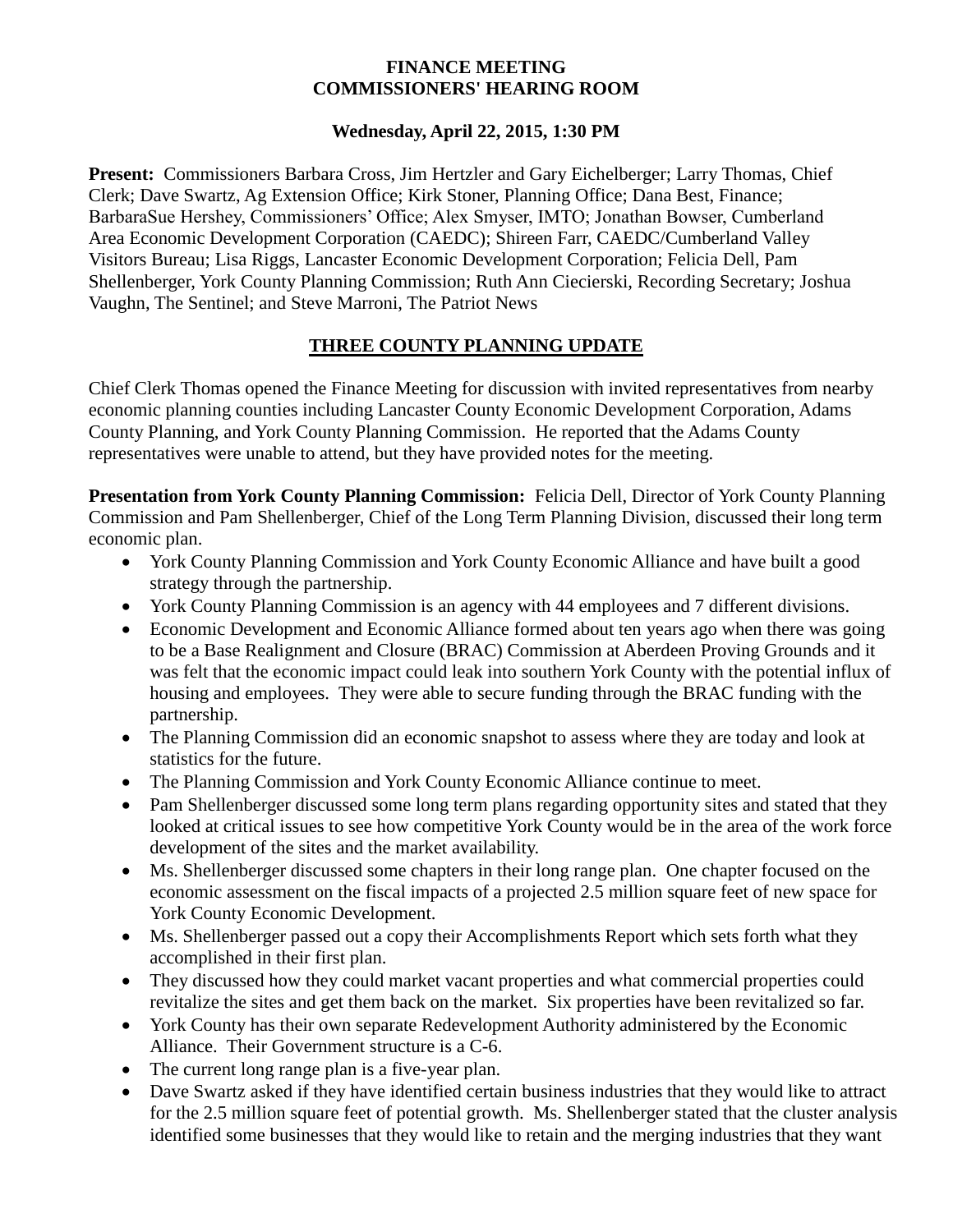to attract. A partial list of those businesses are: advanced materials and diverse manufacturing; logistics and transportation; bio medical; agriculture and food production; healthcare; and financial services.

- There was a question regarding land banks and Ms. Dell explained that York County does not have a land bank. The proposal right now is to create a Blight Review Commission created through the county commissioners with appointed members and staffed by the Economic Alliance. The Planning Commission would be a commission where municipalities could come in with applications for a blight determination and then work with the Redevelopment Authority to come up with a way to obtain the property. York County would like to get the blighted properties back on the tax reducing side of the equation.
- Commissioner Hertzler asked if York County was participating in the South Central Pennsylvania Affordable Housing Trust Fund. Ms. Dell stated that the federal housing funding goes through the County Planning Commission and the City of York, not the Economic Alliance. They receive the federal housing funding to create new or renovate existing affordable housing and work with developers and all the tax deals they put together.

**Presentation from Lancaster County Economic Development Corporation:** Lisa Riggs, President of Lancaster County Economic Development Corporation (EDC), explained that they are two organizations; the other one is EDC Finance Corporation. The Lancaster County EDC is a private sector organization run by the business community, it is a 501(c) 6 organization, and is supported mainly by membership contributions by the business community (110 members). The EDC Finance Corporation is now set up for a primary conduit for small business administration 504 lending. They have strong regional partnerships with York, Adams and Cumberland Counties.

- Lancaster does not have an Economic Development Plan and there hasn't been one done by the Lancaster County Government. They do have a strategic plan, but no formal plan for Lancaster County. Ms. Riggs stated that they plan on having an Economic Development Plan for the future.
- Lancaster has a scarcity of land right now. There is a lot of farm preservation and they are assessing how much land they have available for development and how to channel growth into the urban areas.
- They are in the process of overhauling their business retention and equipment programs. There are over 12,000 businesses in Lancaster County and they are trying to prioritize the areas that they need to focus on and to put resources into growing businesses and development.
- They are narrowing their focus on types of business that make sense for Lancaster County. The current targets they are focusing on are:
	- o entertainment technology (Rock Lititz, Sight & Sound, etc.)
	- o food processing (large number of dairy farms)
	- o crushing facility (soybeans)
	- o office market (businesses looking for larger spaces)
- Commissioner Hertzler asked if Lancaster County had a Chamber of Commerce. Ms. Riggs stated that they do have one.
- Commissioner Cross asked if they had any incubators as a collaborative approach to get into the entertainment technology industry. Ms. Riggs stated that the incubators are called co-working space primarily in the city and they are seeing some increased activity for more demand for it in the urban areas.
- Mr. Swartz asked about the new food processing segment that they are pursuing with the dairy products. He asked what contacts they are pursuing as they try to move towards that goal. Ms. Riggs stated that they will be talking to some key players for discussion such as Ag Counsel; the farming community; Center for Dairy Excellence, Harrisburg; Penn State Ag Extension; and food processors. There is a lot of lead work that needs to be done and the understanding of the industry.
- Commissioner Eichelberger asked how much of a role the existing players, either directly or indirectly, are in becoming a catalyst with entertainment technology. Ms. Riggs stated that there are some key players with the entertainment technology that have been in Lancaster over 30 years that